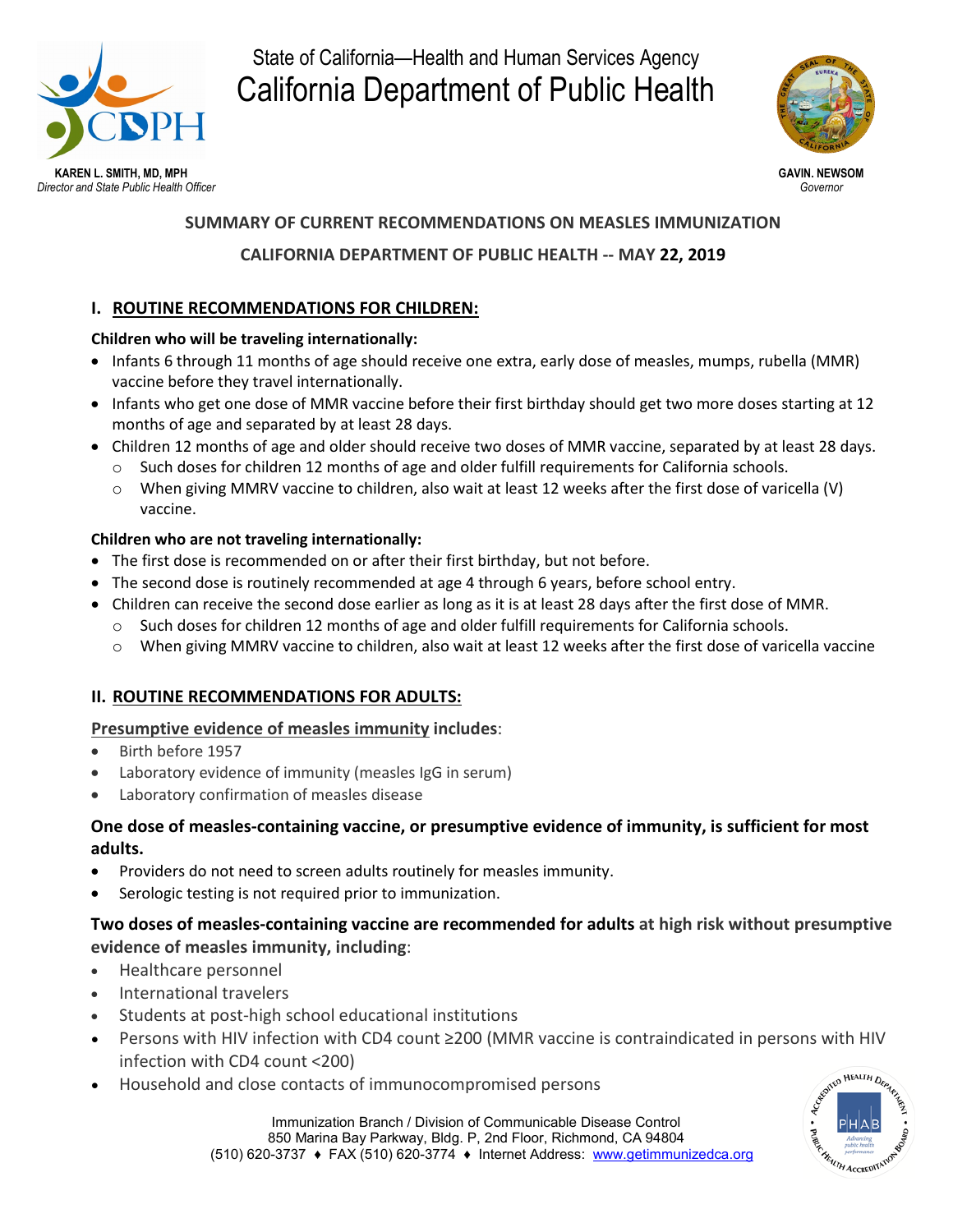CDPH Measles Recommendations May 28, 2019 Page 2 of 3

#### **Most adults born in the US are at low risk for measles because they have been immunized or have had natural measles disease. If an adult patient is concerned about immunity to measles:**

- Persons born before 1957 are presumed to be immune because almost all have had measles disease.
- Persons born in 1957 or later who do not have records of measles vaccination or measles IgG antibody can be reassured that they are probably (> 85% of population) immune; those who remain concerned may be offered a dose of MMR vaccine or tested for measles IgG.

#### **At this time, there is no recommendation for additional programs or campaigns for MMR immunization of adults who are not at high risk.**

**Killed measles vaccine, 1963-1967**. Because of its limited effectiveness, the Advisory Committee for Immunization Practices (ACIP) recommends re-vaccination of the fewer than 5% of adults who received killed measles vaccine from 1963-1967. Re-vaccination is also recommended if the type of vaccine given during this period is unknown.

# **III. OUTBREAKS - POSSIBLE ADDITIONAL RECOMMENDATIONS**

**During measles outbreaks, health departments may issue additional recommendations to protect their communities** based on the age groups affected by the outbreak or other factors. If there is sustained, community-wide transmission affecting the following age groups, health departments may consider recommending additional doses of measles-containing vaccines to residents and visitors, such as

- A second dose for adults
- A second dose for children aged 1 through 4 years at least 28 days after the first dose (if using MMRV, at least 12 weeks after the first dose of varicella vaccine). Such doses fulfill requirements for California schools.
- An extra, early dose of MMR vaccine to infants 6-11 months.

# **IV. MEDI-CAL COVERAGE (Fee for Service and Managed Care)**

Immunizations recommended in this document are covered by Medi-Cal for eligible children and adults visiting a clinic or provider's office. Medi-Cal also covers adults being immunized at an in-network pharmacy – please check with your Medi-Cal managed care plan for coverage details.

# **Additional resources and materials**

**CDC Digital Toolkit for Healthcare Providers** <https://www.cdc.gov/measles/toolkit/healthcare-providers.html>

# **CDC Letter to Providers on Adult MMR (5/17/19)**

[cdc.gov/measles/downloads/Dear-Provider-adults-surveillance-team.docx](https://urldefense.proofpoint.com/v2/url?u=https-3A__www.cdc.gov_measles_downloads_Dear-2DProvider-2Dadults-2Dsurveillance-2Dteam.docx&d=DwMFAg&c=Lr0a7ed3egkbwePCNW4ROg&r=6m1W7CnMxhMcvhFmqQlcvDTVFb4So4t3QN8Dh6rux3s&m=ttaPR8ajZLZqduK7c2yGDqsp66Jz7WvbEeKkSnjgPzc&s=WVFemk_WfEzUtFv3SOu7jE5qKu7tAZTRCOodqtpbaN8&e=)

# **CDC Measles Resources for Healthcare Providers**

<https://www.cdc.gov/measles/hcp/index.html>

#### **CDC MMR Vaccine Recommendations**

<https://www.cdc.gov/vaccines/vpd/mmr/hcp/recommendations.html>